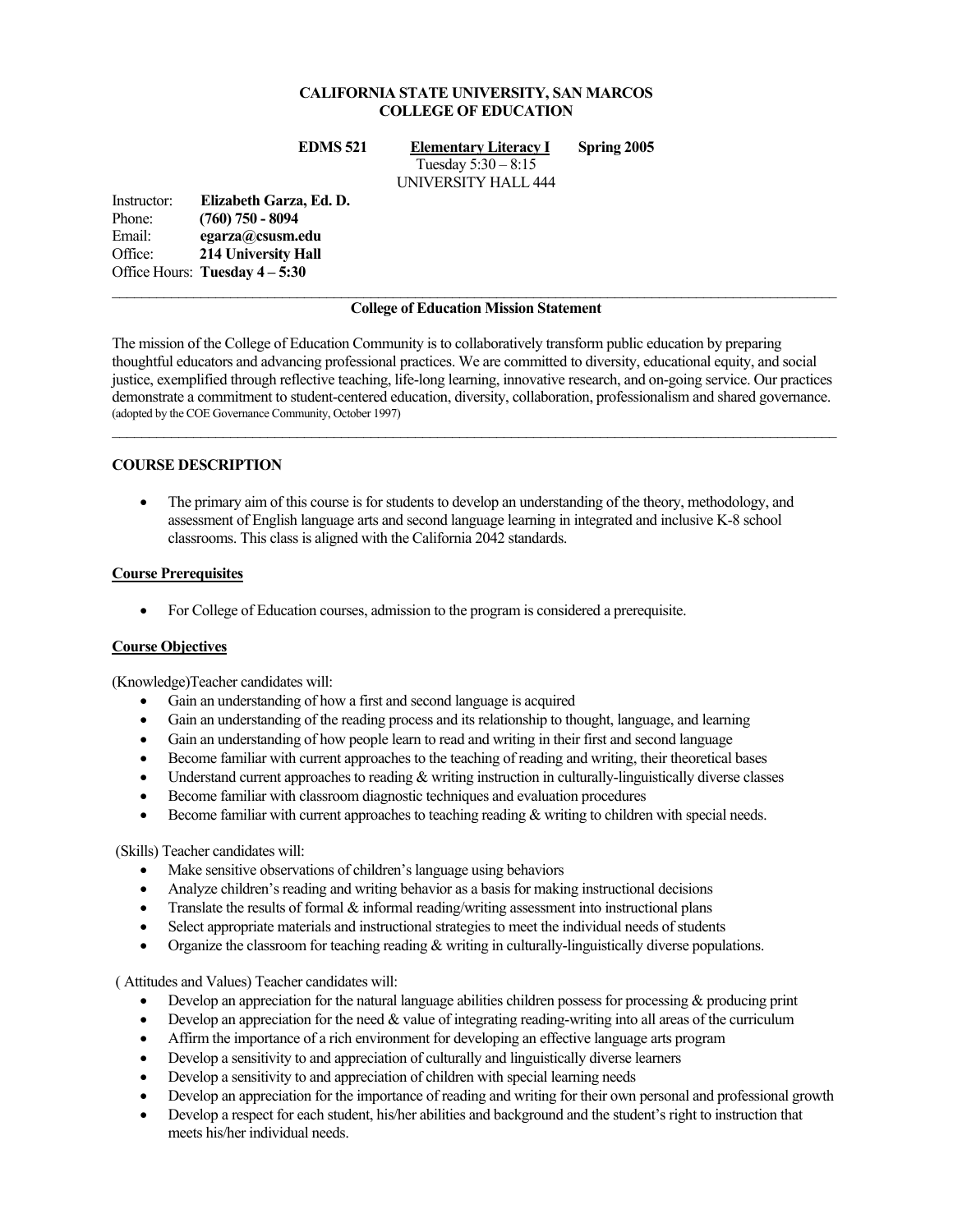## **GENERAL CONSIDERATIONS**

NOTE: I RESERVE THE RIGHT TO CHANGE, ADD TO, OR DELETE ANY MATERIAL OR ASSIGNMENT FROM THE COURSE.

## **Authorization to Teach English Learners**

This credential program has been specifically designed to prepare teachers for the diversity of languages often encountered in California public school classrooms. The authorization to teach English learners is met through the infusion of content and experiences within the credential program, as well as additional coursework. Students successfully completing this program receive a credential with authorization to teach English learners.(approved by CCTC in SB 2042 Program Standards, August 02)

## **Students with Disabilities Requiring Reasonable Accommodations**

Students must be approved for services by providing appropriate and recent documentation to the Office of Disabled Student Services Office (DSS). This office is located in Craven Hall 5205, and can be contacted by phone at (760) 750- 4905, or TTY (760) 750-4909. Students authorized by DSS to receive reasonable accommodations should meet with their instructor during office hours or, in order to ensure confidentiality, in a more private setting.

### **College of Education Attendance Policy**

Due to the dynamic and interactive nature of courses in the College of Education, all students are expected to attend all classes and participate actively. At a minimum, students must attend more than 80 % of class time, or s/he may not receive a passing grade for the course at the discretion of the instructor. Individual instructors may adopt more stringent attendance requirements. Should the student have extenuating circumstances, s/he should contact the instructor as soon as possible. (adopted by the COE Governance Community, 12/97)

- 8 sessions: Miss an entire class session once and you will not receive an "A-". Miss any part of class sessions twice you will not receive an "A-". Your grade will automatically drop to a "C" if you miss an entire class session and any part of another class session. You grade will automatically drop to a "C" if you miss any part of a class session 3 times. If you miss more than what is needed for a "C", you will receive a failing grade.
- 15 sessions: Miss an entire class session one time and any part of another class session you will not receive an "A- ". Miss any part of class sessions 3 times you will not receive an "A-". Your grade will automatically drop to a "C" if you miss an entire class session twice. You grade will automatically drop to a "C" if you miss any part of class sessions 4 times. If you miss more than what is needed for a "C", you will receive a failing grade.

## **CSUSM Academic Honesty Policy**

"Students will be expected to adhere to standards of academic honesty and integrity, as outlined in the Student Academic Honesty Policy. All written work and oral assignments must be original work. All ideas/materials that are borrowed from other sources must have appropriate references to the original sources. Any quoted material should give credit to the sources and be punctuated with quotation marks.

Students are responsible for honest completion of their work including examinations. There will be no tolerance for infractions. If you believe there has been an infraction by someone in the class, please bring it to the instructor's attention. The instructor reserves the right to discipline any student for academic dishonesty in accordance with the general rules and regulations of the university. Disciplinary action may include the lowering of grades and/or the assignment of a failing grade for an exam, assignment, or the class as a whole."

## **Standards Alignment**

3- Relationship Between Theory and Practice 4- Pedagogical Thought and Reflective Practice 5- Equity, Diversity, & Access to the Core Curriculum 7- Equity, Preparation to Teach Reading Language Arts

## **Teacher Performance Expectations (TPE) Competencies**

The course objectives, assignments, and assessments have been aligned with the CTC standards for (Single Subject, Multiple Subject, Special Education, etc.) Credential. This course is designed to help teachers seeking a California Teaching Credential to develop the skills, knowledge, and attitudes necessary to assist schools and districts in implementing effective programs for all students. The successful candidate will be able to merge theory and practice in order to realize a comprehensive and extensive educational program for all students. The following TPE's are addressed in this course:

TPE 1a- Subject Specific Pedagogical Skills for MS Teaching TPE 4- Making Content Accessible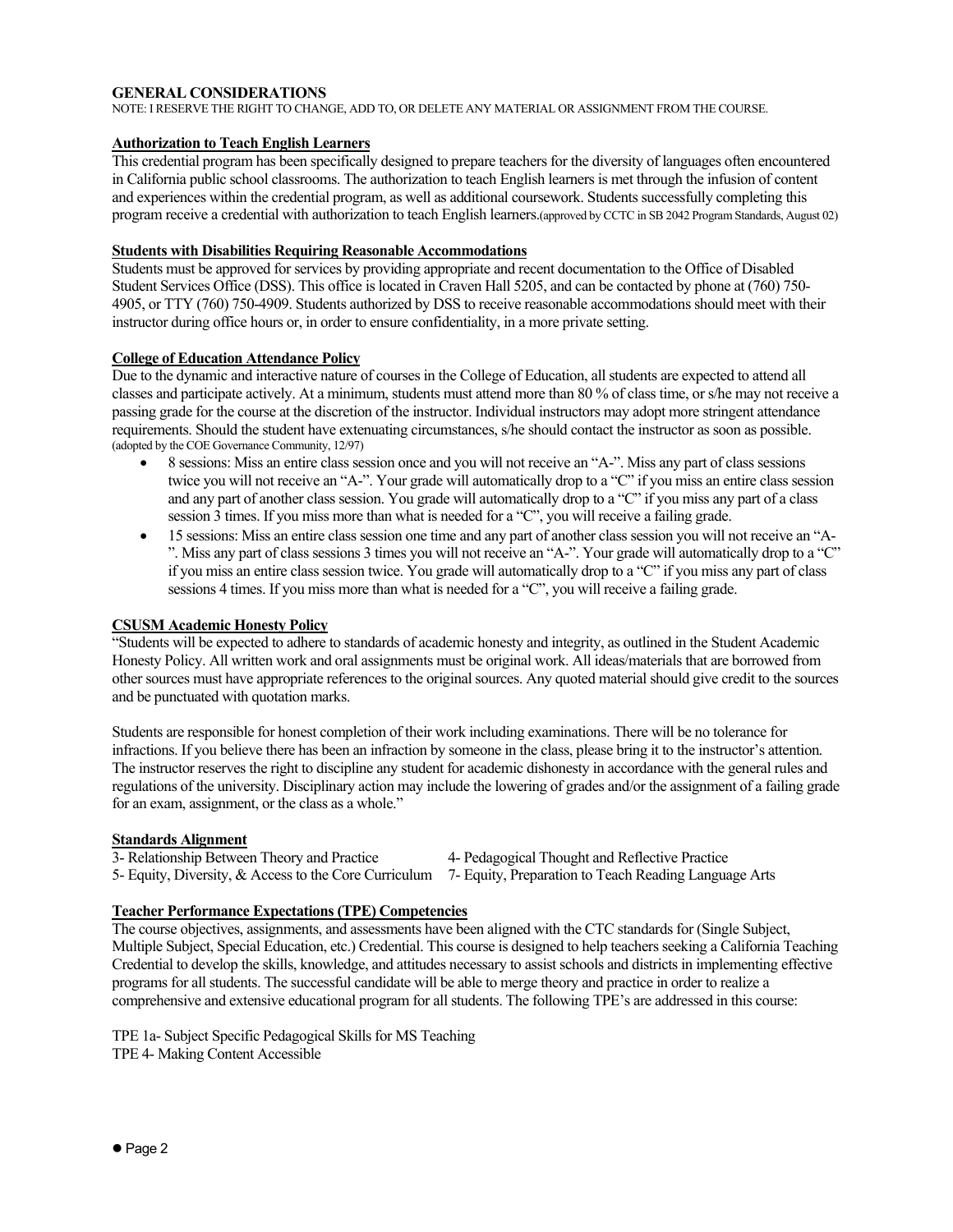## **Task Stream, TPE's, and Assignments**

## TPE Reflective Writing for Task Stream:

This course requires that you address the TPE's listed above for you Task Stream Electronic Portfolio. You will address these TPE's by completing course assignments. Completion of the course assignments will include that you have submitted them in the appropriate format to your electronic portfolio. Assessment of your TPE's is directly related to the assessment of your course assignments. You will write summary reflections to be submitted, responded to, and archived via Task Stream.

http://lynx.csusm.edu/coe/eportfolio/index.asp This will take you to the CSUSM COE website where you can get help with how to create your electronic portfolio and information on the required elements.

http://www.taskstream.com This is the Task Stream home page where you will register for Task Stream and return to when working on your electronic portfolio.

## **COURSE REQUIREMENTS**

## **Required Texts (ALL are required)**

**Gibbons, P. (1993).** Learning to learn in a second language. Portsmouth, NH: Heinemann.

**Johns, J. (2000).** Basic Reading Inventory: Pre-primer through grade twelve and early literacy assessments. Dubuque, Iowa: Kendall-Hunt

Tompkins, G. E. (2001). Literacy for the 21<sup>st</sup> Century: A Balanced Approach, 3<sup>rd</sup> Edition. Prentice Hall **Zarrillo, J. J. (2002).** Ready for RICA: A test preparation guide for California's Reading Instruction Competence Assessment. Merril Prentice Hall

(Please note that the Zarrillo is packaged with Tompkins when you buy a new – not used- edition of Tompkins.)

## **Unique Course Requirements**

You will need to arrange appointments with the caregivers of a young child who has not yet begun to read to conduct 4 literacy assessments. Additionally, you need to arrange classroom visits to observe a teacher's instruction during literacy lessons on topics specified for the Field Observations assignment.

## **Grading Policy**

All students are expected to participate in class activities and demonstrate reflective learning. It is important that students are well prepared for course sessions by completing the readings and assignments scheduled before the class meeting. Unless otherwise negotiated with the instructor, all assignments are to be handed in on the due date. **Assignments not handed in on due date will lose 10 % of earned credit per day.** Assignments should be typed and double-spaced. Attendance may also affect your grade. Please see the Attendance Policy on page 2.

The following grading scale will be used:

| $A(96-100 \text{ points})$   | $B+ (87-89 \text{ points})$  | $C+$ (77-79 points)        | $D+(67-69)$  |
|------------------------------|------------------------------|----------------------------|--------------|
| $A - (90-95 \text{ points})$ | $\vert$ B (83-86 points)     | C $(73-76 \text{ points})$ | $D(63-67)$   |
|                              | $B - (80-82 \text{ points})$ | $C-$ (70-72 points)        | $D-$ (60-62) |

| 30 points                                                                                                       |                                                                                         |
|-----------------------------------------------------------------------------------------------------------------|-----------------------------------------------------------------------------------------|
| 30 points                                                                                                       |                                                                                         |
|                                                                                                                 |                                                                                         |
| • Reading Strategy Lesson Plan<br>• Primary Case Study<br>• In-Class Quizzes and Quick-writes (no prior notice) | • Field Experience Observations<br>30 points<br>2 points each for a total of ten points |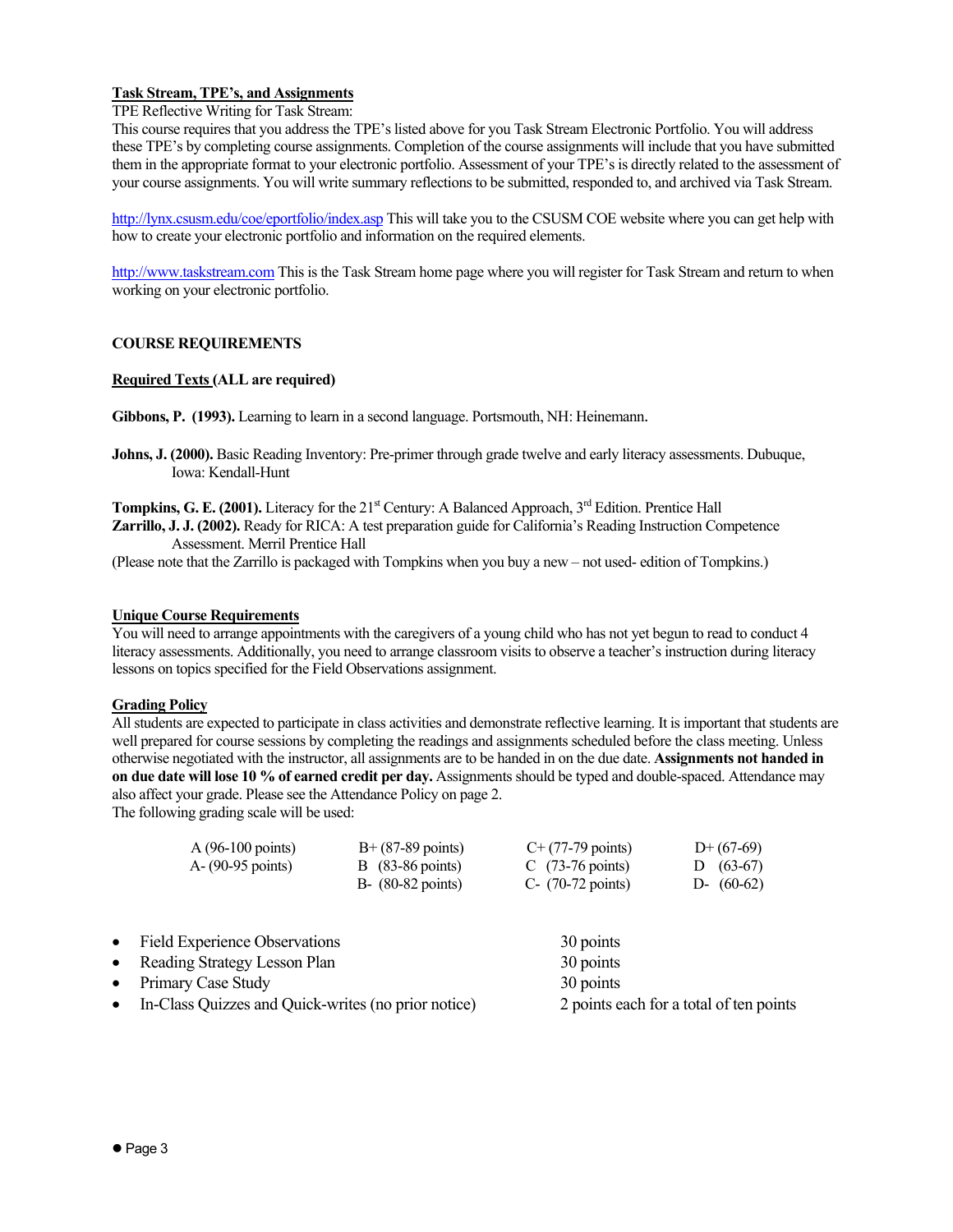# **In-Class Quizzes and Quickwrites** (2 points each for a total of 10 points)

**ASSIGNMENTS** 

You will be given no prior notice for these in-class assignments. Each is worth 2 points. The quickwrites and quizzes will be related to key ideas from the readings. You may choose to earn these 10 points by doing an alternative assignment in which you attend a Border Pedagogy seminar. See the instructor if you are interested in this alternative.

## **Field Experience Observations** (TPE 1a) (30 points)

When you are observing/participating in classrooms **BEFORE** you begin student teaching, please look for and write down your observations of lessons related to the RICA content areas taught in this course. (see list below) Jot down brief notes about the kinds of activities teachers and students are engaged in and your own reactions. *Be sure to write observations* of the teacher in the "activity" section and reserve your judgments for the "reflective notes" section.

For each observation topic, please be sure to include: Topic, Date/time, Place (school/grade/classrooms), Activity, Reflective notes. Please use the form provided on page 5 of the syllabus.

- Content Area 2: Organizing for Literacy Instruction
- Content Area 3: Phonemic Awareness
- Content Area 4: Concepts About Print
- Content Area 5: Phonics Instruction
- Content Area 6: Spelling Instruction
- Content Area 7: Reading Comprehension-Narrative
- Content Area 11: Supporting Reading through Oral and Written Language Development
- Content Area 12: Vocabulary Development

## Example of a Field Experience Observation:

**Topic**: Phonics Instruction

**Date/Time** 9/7/98 9:00-10:00

**Place** (school/grade/classrooms) Discovery Elementary, Monolingual 1<sup>st</sup> grade

**Activity**: Teacher taught "B"sound using alphabet cards and the pocket chart. Students wrote words beginning with B then illustrated the following-bird, ball, balloon, and boat.

**Reflective Notes:** The teacher effectively taught so as to include all students. She did a good job

accommodating for second language learners by using some words that were close cognates (ball-bola) to help the students make connections. I noticed that one of the children who had trouble focusing was seated next to the teacher. She was selected children to participate in order to ensure that the students did not get out of hand. I would modify this lesson in order to help English learners by using some cognates in Spanish and showing the students how beginning sounds work in their language.

Please do one observation sheet for each of these areas of the RICA Notebook using the form provided.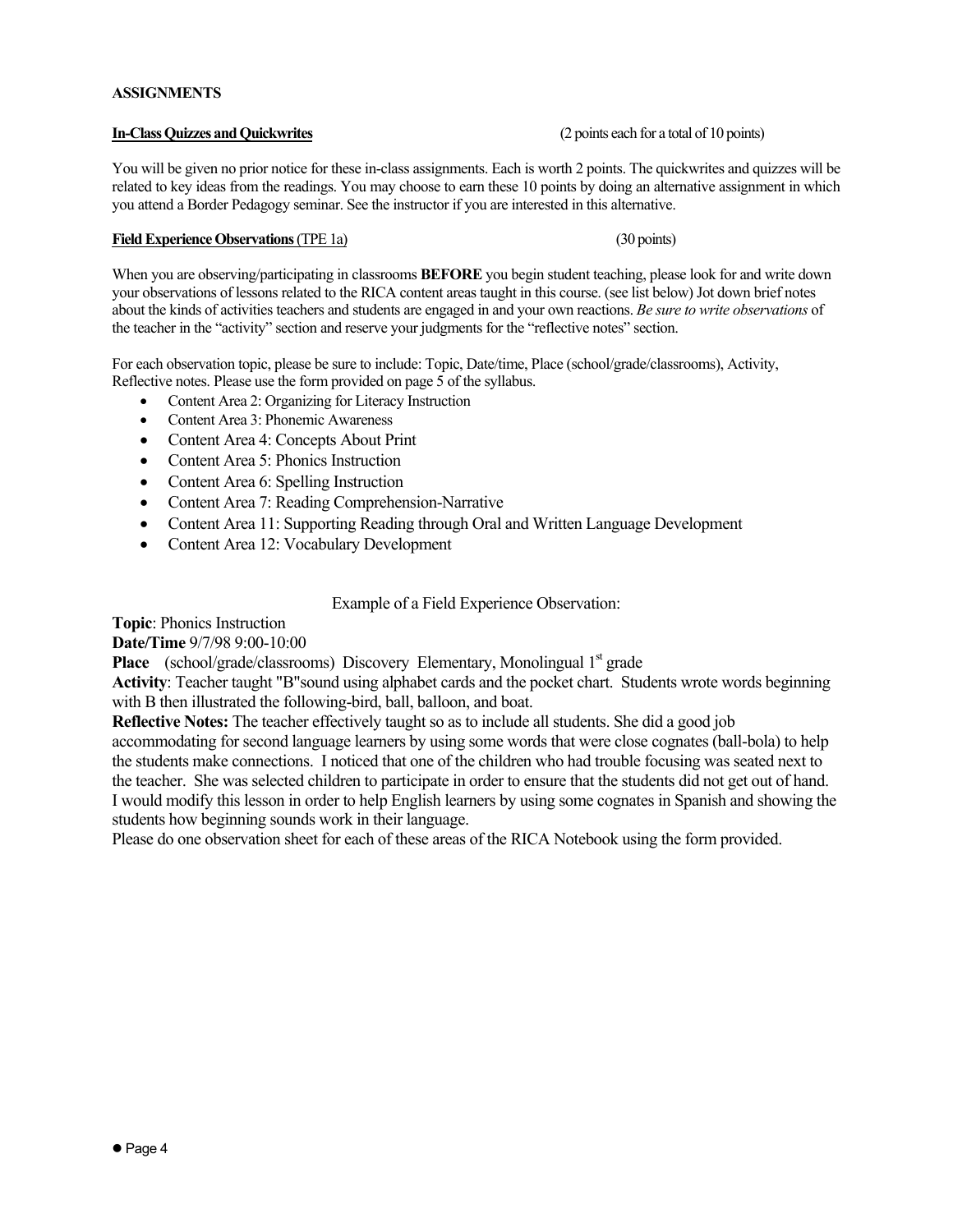## **TPE Reflection Information**

Please read TPE 1A and write a reflection that elaborates on your learning and mastery of this TPE. The reflection should be at least 2 paragraphs in length and include evidence that you have a grasp of Subject-Specific Pedagogical Skill for MST in the area of teaching Reading-Language Arts. In order for the assignment to be complete, students must post their observation sheets and reflections it to their Task Stream Account after it is returned with the comment: **Ready to Post**  *TPE 1A: Subject-Specific Pedagogical Skills for Multiple Subject Teaching Assignments* 

## *Teaching Reading-Language Arts in a Multiple Subject Assignment*

Candidates for a Multiple Subject Teaching Credential demonstrate the ability to teach the state-adopted academic content standards for students in English-Language Arts (K-8). They understand how to deliver a comprehensive program of systematic instruction in word analysis, fluency, and systematic vocabulary development; reading comprehension; literary response and analysis; writing strategies and applications; written and oral English Language conventions; and listening and speaking strategies and applications. They know how to strategically plan and schedule instruction to ensure that students meet or exceed the standards. Candidates create a classroom environment where students learn to read and write, comprehend and compose, appreciate and analyze, and perform and enjoy the language arts. They understand how to make language (e.g., vocabulary, forms, uses) comprehensible to students and the need for students to master foundational skills as a gateway to using all forms of language as tools for thinking, learning, and communicating. They understand how to use instructional materials that include a range of textual, functional and recreational texts and how to teach high quality literature and expository text. They understand that the advanced skills of comprehending narrative and informational texts and literary response and analysis, and the creation of eloquent prose, all depend on a foundation of solid vocabulary, decoding, and word-recognition skills.

Candidates teach students how to use visual structures such as graphic organizers or outlines to comprehend or produce text, how to comprehend or produce narrative, expository, persuasive and descriptive texts, how to comprehend or produce the complexity of writing forms, purposes, and organizational patterns, and how to have a command of written and oral English-language conventions. They know how to determine the skill level of students through the use of meaningful indicators of reading and language arts proficiency prior to instruction, how to determine whether students are making adequate progress on skills and concepts taught directly, and how to determine the effectiveness of instruction and students' proficiency after instruction.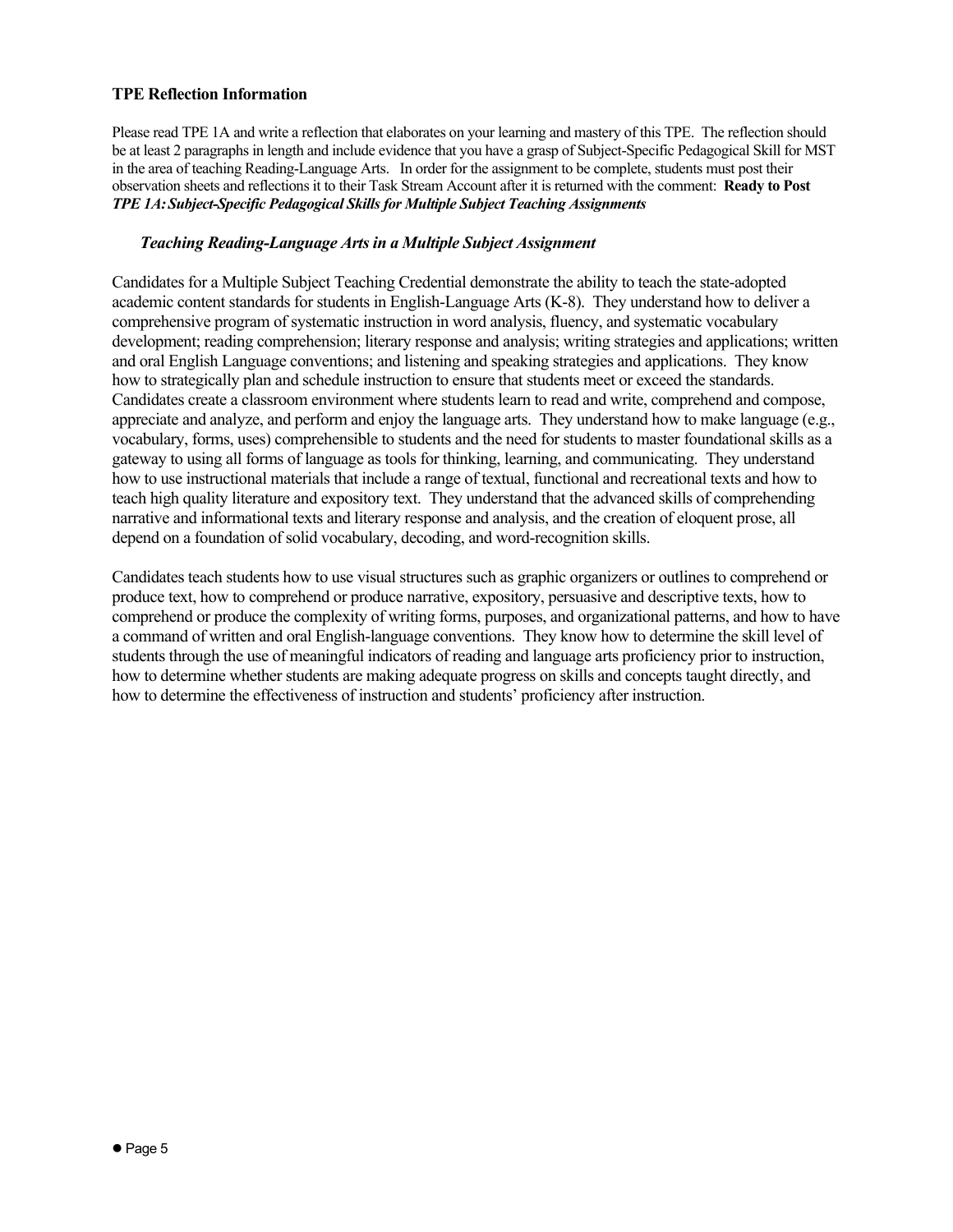## **Field Experience Observation Form**

| <b>Topic</b>                    |                                   |
|---------------------------------|-----------------------------------|
| Date/Time                       |                                   |
| Place (school/grade/classrooms) |                                   |
| <b>Activity</b>                 | <b>Reflective Notes to Myself</b> |
|                                 | The Teacher:                      |
|                                 |                                   |
|                                 |                                   |
|                                 |                                   |
|                                 |                                   |
|                                 |                                   |
|                                 | I noticed:                        |
|                                 |                                   |
|                                 |                                   |
|                                 |                                   |
|                                 | I would modify:                   |
|                                 |                                   |
|                                 |                                   |
|                                 |                                   |
|                                 |                                   |
|                                 |                                   |
|                                 |                                   |
|                                 |                                   |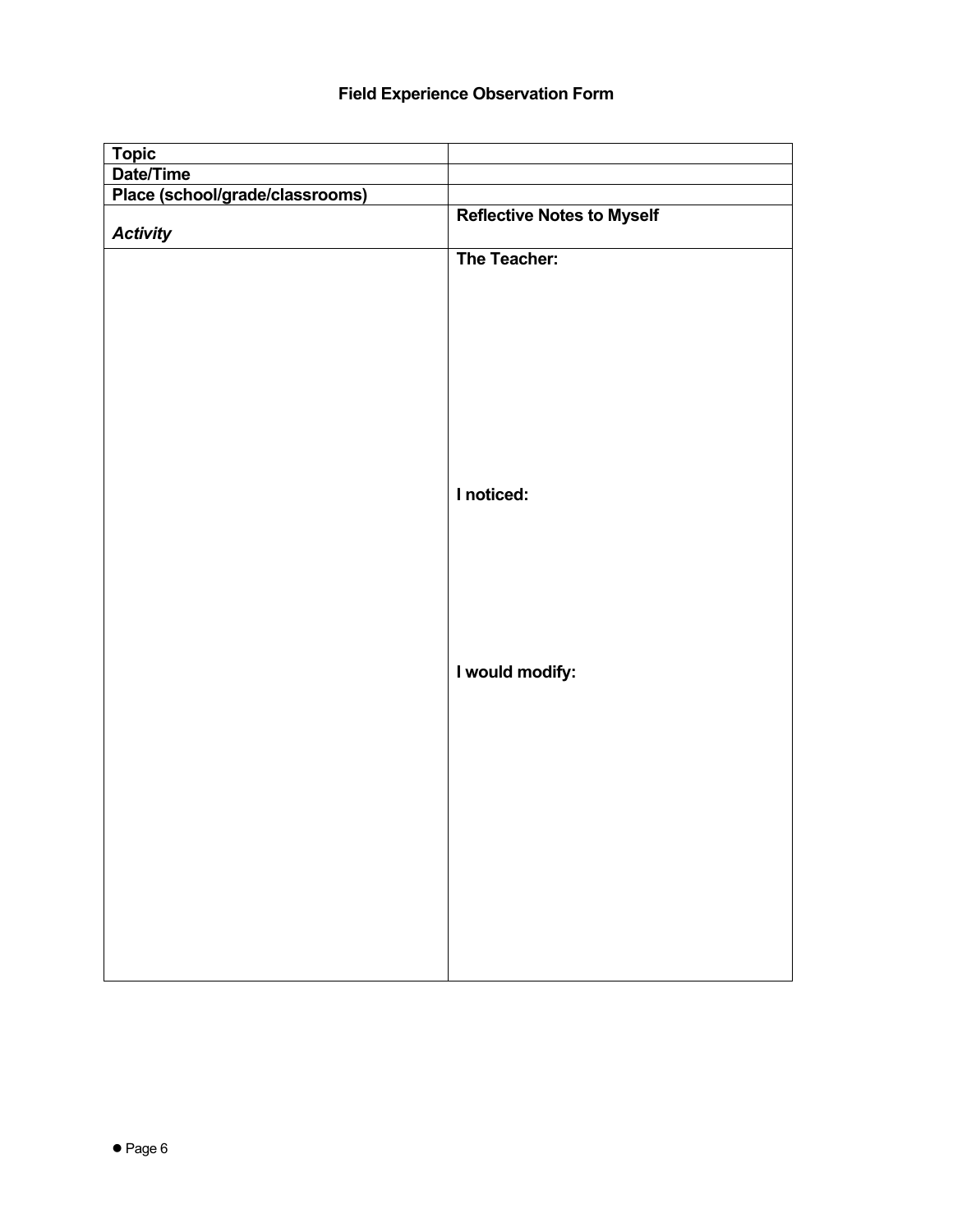## **Reading Strategy Lesson Plan** (TPE 4) (30 pts)

You will write and present one **READING STRATEGY** lesson plan. (note: You must clearly comprehend strategies readers use in order to write an effective lesson.) Please be advised that in order to obtain credit you may have to revise your lesson plan. Make your lesson active, interesting, and meaningful. *Important*: Your lesson must address the needs of mainstream students, as well as make provisions for second language learners, students presenting difficulty, and accelerated students. The lesson plan must follow specific guidelines provided by the instructor to be handed out in class.

## **TPE Reflection Information**

Please read TPE 4 and write a reflection that elaborates on your learning and mastery of this TPE. The reflection should be at least 2 paragraphs in length and include evidence that you have a grasp of masking content accessible for all students. In order for the assignment to be complete, students must post their lesson plan and reflections it Task Stream Account after it is returned with the comment: **Ready to Post**

## *TPE 4: Making Content Accessible*

Candidates for Teaching Credentials incorporate specific strategies, teaching/instructional activities, procedures and experiences that address state-adopted academic content standards for students in order to provide a balanced and comprehensive curriculum. They use instructional materials to reinforce state-adopted academic content standards for students and they prioritize and sequence essential skills and strategies in a logical, coherent manner relative to students' current level of achievement. They vary instructional strategies according to purpose and lesson content. To meet student academic learning needs, candidates explain content clearly and reinforce content in multiple ways, such as the use of written and oral presentation, manipulatives, physical models, visual and performing arts, diagrams, non-verbal communication, and computer technology. They provide opportunities and adequate time for students to practice and apply what they have learned. They distinguish between conversational and academic language, and develop student skills in using and understanding academic language. They teach students strategies to read and comprehend a variety of texts and a variety of information sources, in the subject(s) taught. They model active listening in the classroom. Candidates encourage student creativity and imagination. They motivate students and encourage student effort. When students do not understand content, they take additional steps to foster access and comprehension for all learners. Candidates balance instruction by adjusting lesson designs relative to students' current level of achievement.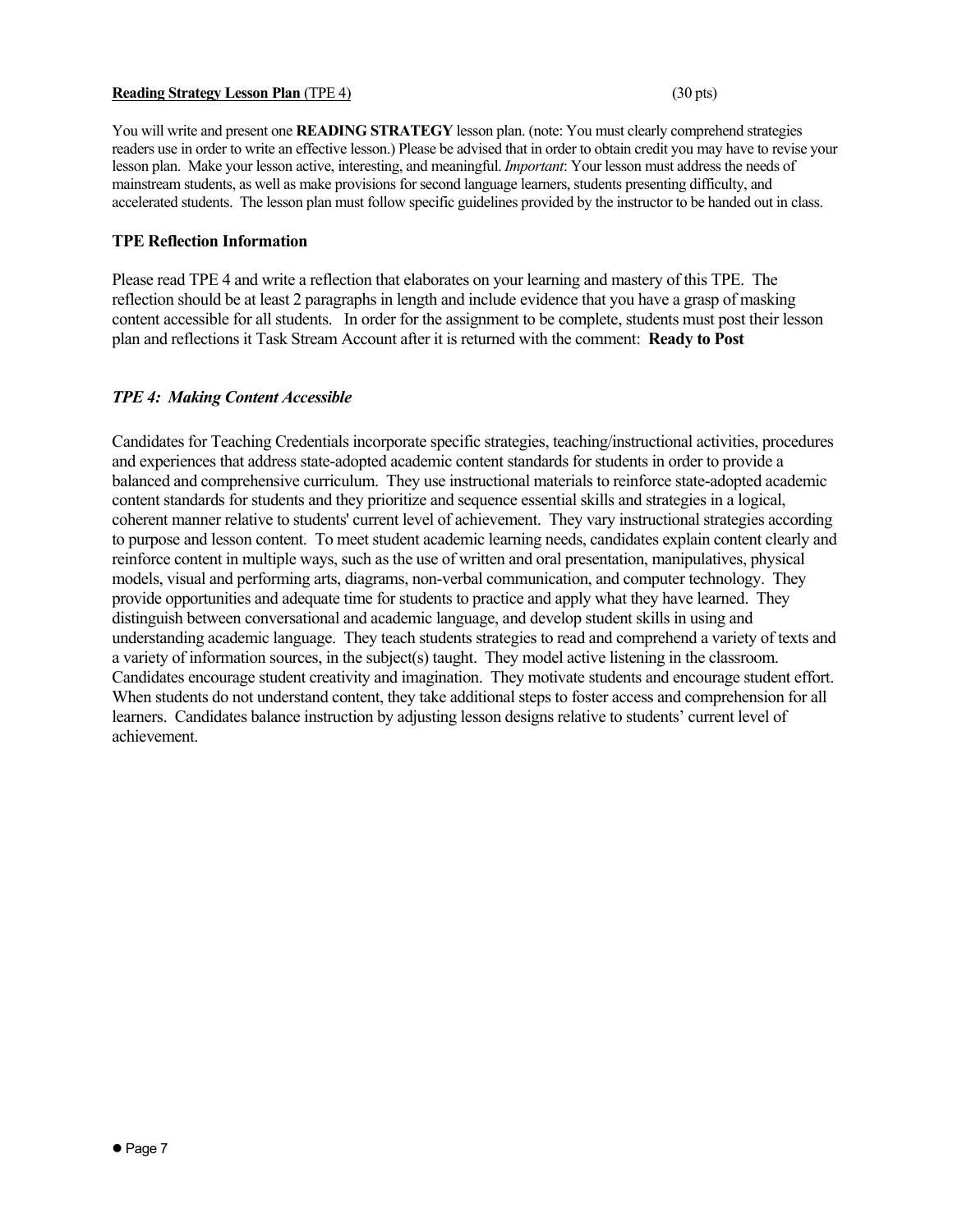## **Primary Mini Case Study (30 pts)**

**Assess**: Choose a child between the ages of 3.5 – 6 who is **not reading yet.** Use the John's Appendix A: Early Literacy Assessment to conduct the following assessments of the child's emergent reading behavior:

- Alphabet Knowledge Letter Identification (Johns 390, 391, 424)
- Wordless Picture Reading (Johns 409-410, 428)
- Literacy Knowledge Concepts About Print (Johns 393, 395, New Shoes, 426 427, Tompkins p. 75)
- Phoneme Segmentation (Johns 416, 433)

**Analyze**: Use the Profile and Qualitative Analysis forms found in Johns p 422 and 423. Look at the information that you have gathered in the assessments and plot it on the Profile form to develop **a profile** of the child as an emergent reader. Then, record the information on the Qualitative Analysis form to create a **qualitative analysis** of early literacy.

**Apply**: Apply your analysis of the child's early literacy behaviors to reading instruction. You may use the RICA data grid to help you with this process. Your analysis must have the following 4 components:

- Write a well developed paragraph(s) describing the child's areas of strength, making sure that you use data to support your statements.
- Write a well developed paragraph(s) describing the child's areas of need, making sure that you use data to support your statements.
- Write a well developed paragraph(s) which both describes what area of need you would focus on first and explains why you would start your instruction there.
- Write another well developed paragraph(s) which describes what you would do as a teacher to help him/her in this area and why you think that instructional strategy/approach/activity will help the child progress. (Remember, the instructional strategy should take advantage of the child's strengths).

**Reflect**: Think again about the process of assessing the child. What did you learn from this process?

## **RICA Study Grids**

You will complete a study grid for each RICA content area addressed in this course. Each RICA study grid includes information on (a) what this content area(s) is about, (b) 2 ways of assessing this content area, (c) ways of teaching it, and (d) accommodations.

For the first semester you will need to complete one study grid for each of the following:

- Content Area 2: Organizing for Literacy Instruction
- Content Area 3: Phonemic Awareness
- Content Area 4: Concepts About Print
- Content Area 5: Phonics Instruction
- Content Area 6: Spelling Instruction
- Content Area 7: Reading Comprehension-Narrative
- Content Area 11: Supporting Reading through Oral and Written Language Development
- Content Area 12: Vocabulary Development

Besides the course readings, Dr. Alice Quiocho's web site can also serve as a resource. The address is:

http://www.csusm.edu/Quiocho. Click on "reading instruction portfolio." See the section on accommodations for ideas on ways to support second language learners. Note: See **www.ed.gov/free/** for free Educational Materials.

### **RICA Grid** (Quiocho, 2000)

| Component | <b>How to Assess</b> | How to Teach It<br>(Strategies) | <b>Accommodations</b> |
|-----------|----------------------|---------------------------------|-----------------------|
|           |                      |                                 |                       |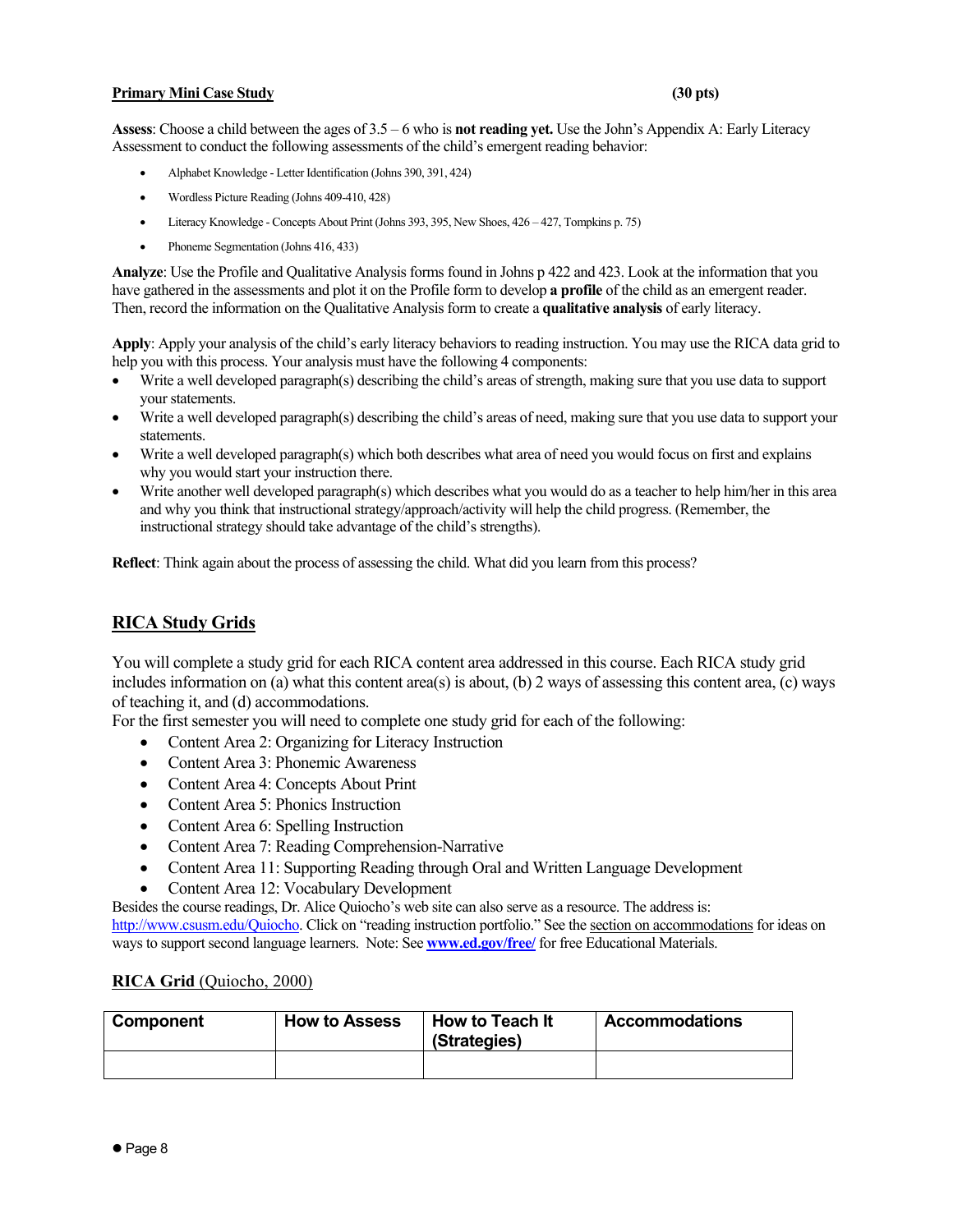| Component                                                                                                                                                                                                                                             | <b>How to Assess</b>                                                                                                                                                                                                                                                                                                                                                                                                                                                                                                                                                                 | How to Teach it<br>(Strategies)                                                                                                                                                                                                                                                                                                                                                                                                                                                                                                                                                                                                                                               | <b>Accommodations</b>                                                                                                                                                                                                                                                                                                                                                                                                                                                                                                                                                                                                                                                                                                                                                                                                                                                                                                                                                                                                                                                                                                                                    |
|-------------------------------------------------------------------------------------------------------------------------------------------------------------------------------------------------------------------------------------------------------|--------------------------------------------------------------------------------------------------------------------------------------------------------------------------------------------------------------------------------------------------------------------------------------------------------------------------------------------------------------------------------------------------------------------------------------------------------------------------------------------------------------------------------------------------------------------------------------|-------------------------------------------------------------------------------------------------------------------------------------------------------------------------------------------------------------------------------------------------------------------------------------------------------------------------------------------------------------------------------------------------------------------------------------------------------------------------------------------------------------------------------------------------------------------------------------------------------------------------------------------------------------------------------|----------------------------------------------------------------------------------------------------------------------------------------------------------------------------------------------------------------------------------------------------------------------------------------------------------------------------------------------------------------------------------------------------------------------------------------------------------------------------------------------------------------------------------------------------------------------------------------------------------------------------------------------------------------------------------------------------------------------------------------------------------------------------------------------------------------------------------------------------------------------------------------------------------------------------------------------------------------------------------------------------------------------------------------------------------------------------------------------------------------------------------------------------------|
| Phonemic<br>Awareness<br>Being aware of<br>the sounds of<br>language<br>being conscious<br>of the fact that<br>words are made<br>up of sounds<br>can identify<br>rhyming words,<br>the number of<br>sounds in a<br>word<br>Not the same as<br>phonics | Phonemic awareness is<br>assessed by finding out<br>whether or not the student is<br>capable of manipulating the<br>language. For example;<br>I would ask a student to<br>pick out the first sound or<br>last sound of a word,<br>I would ask the student to<br>$\bullet$<br>identify, pronounce and<br>blend sounds or a<br>segment of a word,<br>I would ask students to<br>$\bullet$<br>identify sentences, words,<br>or sounds to see if they<br>are aware of the structure<br>of a sentence.<br><b>Assessment Tools</b><br>1.) The Yopp-Singer Test of<br>Phonemic Segmentation | These are strategies that<br>can be used to teach ELL<br>and non-ELL students<br>phonetic awareness,<br>Involve students in<br>$\bullet$<br>poetry, rhymes and<br>songs of all types,<br>Use a chant to clap<br>$\bullet$<br>syllables in students'<br>names,<br>Sort known objects or<br>$\bullet$<br>pictures into groups of<br>similar sounds (Realia<br>Cans),<br>Play a guessing game<br>$\bullet$<br>using picture cards and<br>help the children to put<br>together blends to make<br>their guess,<br>Sing songs that allow<br>$\bullet$<br>children to replace<br>sounds with other<br>sounds, even to make<br>nonsense words,<br>Read to your students.<br>$\bullet$ | For children with special<br>needs I would use these<br>strategies,<br>Specific skills<br>$\bullet$<br>instruction alongside<br>a basal reading<br>program-This means<br>I would ask students<br>what sounds they<br>hear in certain words<br>or what word would<br>make sense in an<br>empty space within a<br>sentence. This<br>strategy would allow<br>me to assess my<br>student's progress,<br>Great children's<br>$\bullet$<br>literature books<br>including, nursery<br>rhymes, alliterative<br>books, picture books,<br>rhyming books,<br>repetitive pattern<br>books, Dr. Seuss<br>books, and alphabet<br>books with word-<br>picture formats,<br>Rhymes, chants,<br>$\bullet$<br>finger rhymes,<br>manipulatives,<br>games, role-playing,<br>Writing journals and<br>$\bullet$<br>quick writes<br>(encourage invented<br>spelling!),<br>Provide a print rich<br>environment including<br>the use of Word<br>Walls,<br>Rebus activities-this<br>$\bullet$<br>activity is when you<br>replace a noun in a<br>sentence with a<br>picture of the noun.<br>The student can then<br>replace the picture<br>with an invented<br>spelling of the word. |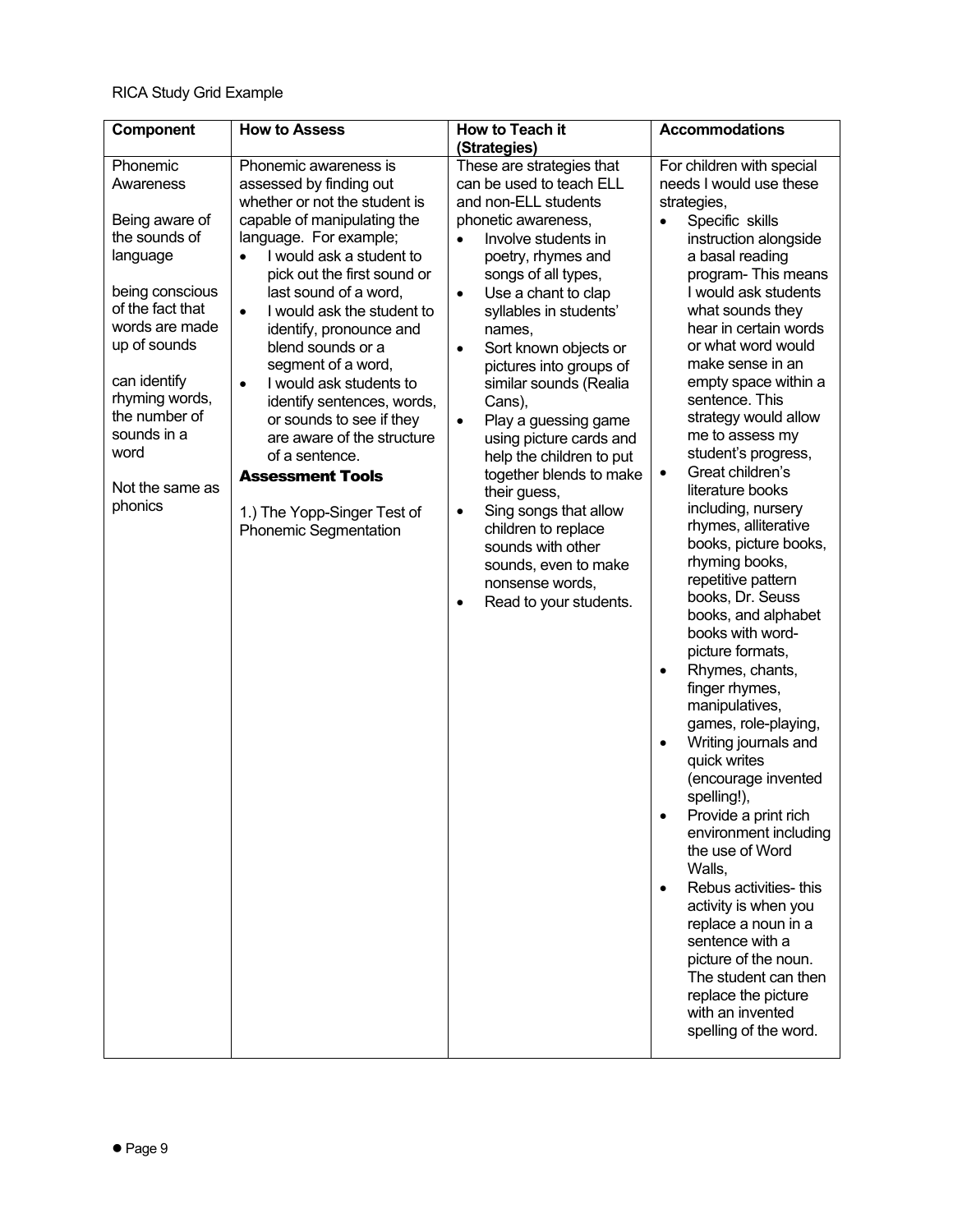# **(Timeline Subject to Change pending "Teachable" Moments)**

| <b>Date</b>                                  | <b>Topic</b>                                                                                                                          | <b>Assignment</b>                                                                                                    |
|----------------------------------------------|---------------------------------------------------------------------------------------------------------------------------------------|----------------------------------------------------------------------------------------------------------------------|
| Session 1<br>January 18                      | Balance and the language of literacy in schools<br>Overview of assignments and requirements<br>Compare/contrast skills and strategies | Tompkins $(2 - 21 & 260 - 275)$<br>Gibbons (22)<br><b>English Language Arts Standards</b>                            |
| Session 2<br>January 25                      | Introduction to the reading process<br>Literacy assessment<br>Concepts about Print - RICA 4                                           | Tompkins chapter 3<br>Tompkins $(33 - 45, 109 - 125, 248 - 251)$<br>Gibbons $(9-10)$<br>Johns Appendix $(387 - 436)$ |
| Session 3<br>February 1                      | Phonemic Awareness - RICA 3<br>Phonics - RICA 5                                                                                       | Tompkins $(138 - 159)$<br>Gibbons chapter 8                                                                          |
| Session 4<br>February 8                      | Phonics - RICA 5<br>Spelling - RICA 6                                                                                                 | Gibbons $(77-80)$<br>Tompkins $(161 - 172 & 176 - 199)$                                                              |
| Session 5<br>February 15                     | Cueing systems analysis<br>A continuum of literacy instruction                                                                        | Gibbons (70 – 82), Tompkins (2 – 21), Johns (24 –<br>$27, 30 - 34, 57 - 68$                                          |
| Session 6<br>February 22                     | Comprehension of narratives - RICA 7<br><b>Guided Reading</b>                                                                         | Gibbons chapter 6<br>Gibbons $(6-7)$<br>Tompkins chapter 9<br>Tompkins $(33 - 45 & 251 - 260)$                       |
| Session 7<br>March 1                         | Emergent readers and L2 readers of English<br>Baharona Center visit                                                                   | <b>DUE MINI CASE STUDY</b>                                                                                           |
| Session 8<br>March 8                         | Fluency                                                                                                                               | Tompkins( $76 - 79$ , $199 - 206$ )<br>Gibbons $(9-13)$<br>Johns $(24 - 27, 420, 435, 436)$                          |
| Session 9<br>March 15                        | Vocabulary - RICA 12                                                                                                                  | Gibbons ( $13 - 25$ , $30 - 32$ )<br>Tompkins $(213 – 242)$                                                          |
| Session 10<br>March 22                       | Grammar - RICA 13                                                                                                                     | DUE READING LESSON PLAN<br>Gibbons $83 - 87$                                                                         |
| <b>Spring Break</b><br>Session 11<br>April 5 | Oral Language - RICA 11                                                                                                               | Gibbons 3                                                                                                            |
| Session 12<br>April 12                       | Writing of narratives - RICA 11                                                                                                       | Gibbons 9<br>Tompkins $45 - 62$                                                                                      |
| Session 13<br>April 19                       | Organizing for literacy instruction - RICA 2                                                                                          | <b>DUE FIELD OBSERVATIONS</b><br>DUE TPE REFLECTIONS<br>Gibbons 10<br>Tompkins $(105, 113 - 115, 453 - 457)$         |
| Session 14<br>April 26                       | Technology and literacy<br>Early literacy in review                                                                                   | Journal article                                                                                                      |
| Session 15<br>May 3                          | RICA content area study session                                                                                                       | DUE RICA GRIDS                                                                                                       |